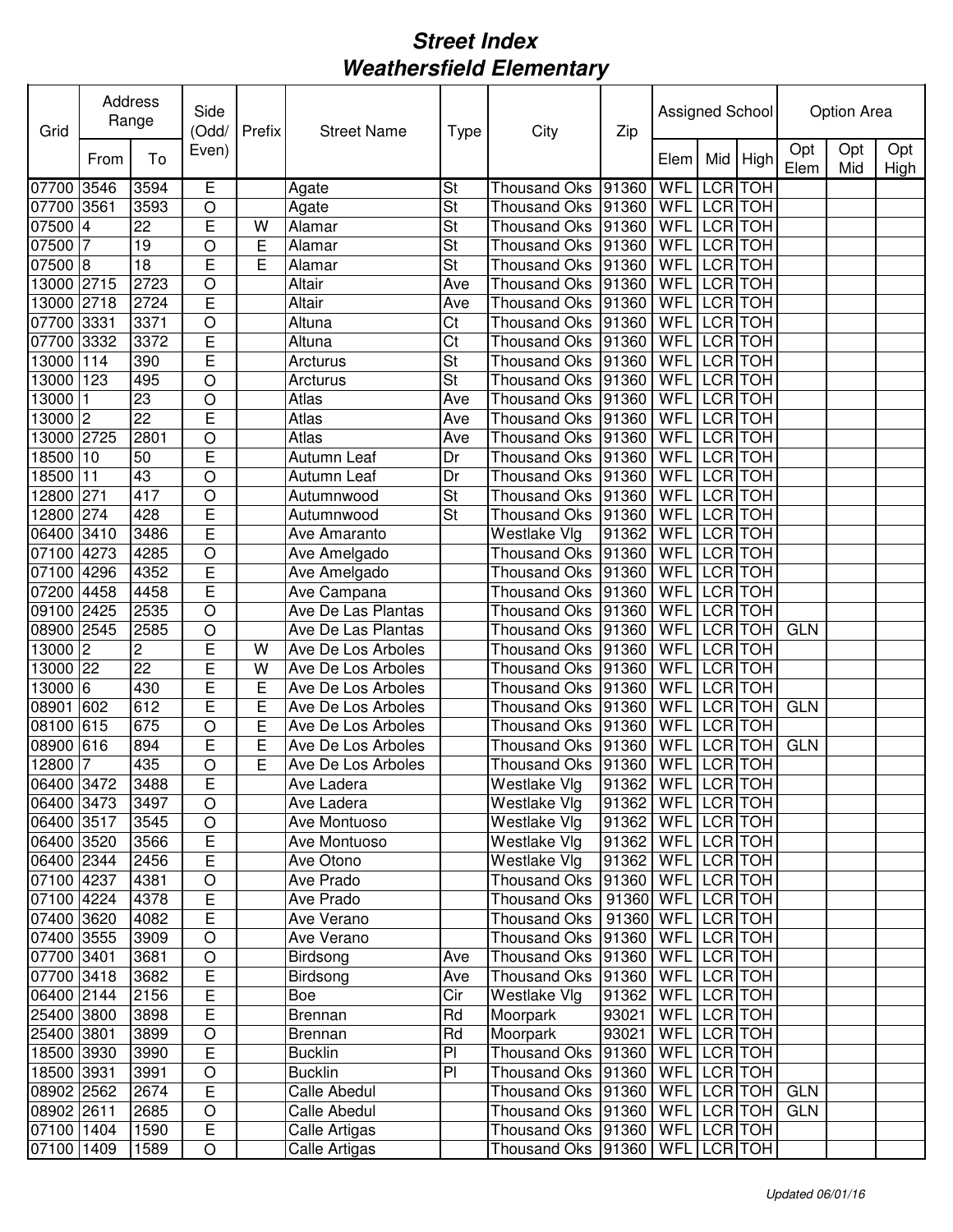| Grid                |              | Address<br>Range | Side<br>(Odd/  | Prefix | <b>Street Name</b>                 | <b>Type</b> | City                                       | Zip   | Assigned School |                          |            |                 | <b>Option Area</b> |             |
|---------------------|--------------|------------------|----------------|--------|------------------------------------|-------------|--------------------------------------------|-------|-----------------|--------------------------|------------|-----------------|--------------------|-------------|
|                     | From         | To               | Even)          |        |                                    |             |                                            |       | Elem            | Mid                      | High       | Opt<br>Elem     | Opt<br>Mid         | Opt<br>High |
| 07200               | 1610         | 1796             | E              |        | <b>Calle Artigas</b>               |             | <b>Thousand Oks</b>                        | 91360 | WFL             | <b>LCR</b>               | <b>TOH</b> |                 |                    |             |
| 07200               | 1611         | 1783             | $\circ$        |        | Calle Artigas                      |             | <b>Thousand Oks</b>                        | 91360 | WFL             |                          | LCR TOH    |                 |                    |             |
| 08900               | 2654         | 2796             | E              |        | Calle Bienvenido                   |             | <b>Thousand Oks</b>                        | 91360 | WFL             | <b>LCR</b>               | <b>TOH</b> | <b>GLN</b>      |                    |             |
| 08900               | 2669         | 2797             | O              |        | Calle Bienvenido                   |             | <b>Thousand Oks</b>                        | 91360 | WFL             | <b>LCR</b>               | <b>TOH</b> | <b>GLN</b>      |                    |             |
| 08400               | 1205         | 1257             | O              |        | Calle Castano                      |             | <b>Thousand Oks</b>                        | 91360 | WFL             | <b>LCR</b>               | <b>TOH</b> |                 |                    |             |
| 08400               | 1206         | 1256             | E              |        | Calle Castano                      |             | <b>Thousand Oks</b>                        | 91360 | WFL             | <b>LCR</b>               | <b>TOH</b> |                 |                    |             |
| 08200               | 1316         | 1396             | E              |        | Calle Castano                      |             | <b>Thousand Oks</b>                        | 91360 | WFL             | <b>LCR</b>               | <b>TOH</b> |                 |                    |             |
| 08200               | 1355         | 1397             | $\overline{O}$ |        | Calle Castano                      |             | <b>Thousand Oks</b>                        | 91360 | WFL             | <b>LCR</b>               | <b>TOH</b> |                 |                    |             |
| 08100               | 781          | 853              | $\circ$        |        | Calle Catalpa                      |             | <b>Thousand Oks</b>                        | 91360 | WFL             | <b>LCR</b>               | <b>TOH</b> |                 |                    |             |
| 08100               | 782          | 854              | E              |        | Calle Catalpa                      |             | <b>Thousand Oks</b>                        | 91360 | WFL             | <b>LCR</b>               | <b>TOH</b> |                 |                    |             |
| 07100               | 1408         | 1490             | E              |        | Calle Colina                       |             | <b>Thousand Oks</b>                        | 91360 | WFL             | <b>LCR</b>               | <b>TOH</b> |                 |                    |             |
| 07100               | 1411         | 1471             | O              |        | Calle Colina                       |             | <b>Thousand Oks</b>                        | 91360 | WFL             | <b>LCR</b>               | <b>TOH</b> |                 |                    |             |
| 07300               | 716          | 1188             | E              |        | <b>Calle Contento</b>              |             | <b>Thousand Oks</b>                        | 91360 | WFL             | <b>LCR</b>               | <b>TOH</b> |                 |                    |             |
| 07300               | 731          | 1191             | O              |        | Calle Contento                     |             | <b>Thousand Oks</b>                        | 91360 | WFL             | <b>LCR</b>               | <b>TOH</b> |                 |                    |             |
| 08100               | 777          | 785              | O              |        | Calle Cuesta                       |             | <b>Thousand Oks</b>                        | 91360 | WFL             | <b>LCR</b>               | <b>TOH</b> |                 |                    |             |
| 08100               | 784          | 784              | Ē              |        | Calle Cuesta                       |             | <b>Thousand Oks</b>                        | 91360 | WFL             | <b>LCR</b>               | <b>TOH</b> |                 |                    |             |
| 07800               | 1202         | 1700             | Ē              |        | Calle De Oro                       |             | <b>Thousand Oks</b>                        | 91360 | WFL             | <b>LCR</b>               | <b>HOT</b> |                 |                    |             |
| 07800               | 1209         | 1715             | $\overline{O}$ |        | Calle De Oro                       |             | <b>Thousand Oks</b>                        | 91360 | WFL             | <b>LCR</b>               | <b>TOH</b> |                 |                    |             |
| 07401               | 3910         | 4072             | Ē              |        | Calle Del Sol                      |             | <b>Thousand Oks</b>                        | 91360 | WFL             | <b>LCR</b>               | <b>TOH</b> |                 |                    |             |
| 07401               | 3911         | 4073             | O              |        | Calle Del Sol                      |             | <b>Thousand Oks</b>                        | 91360 | WFL             | <b>LCR</b>               | <b>TOH</b> |                 |                    |             |
| 08900               | 571          | 651              | O              |        | Calle Del Sur                      |             | <b>Thousand Oks</b>                        | 91360 | WFL             | <b>LCR</b>               | <b>TOH</b> | <b>GLN</b>      |                    |             |
| 08900               | 586          | 650              | Ē              |        | Calle Del Sur                      |             | <b>Thousand Oks</b>                        | 91360 | WFL             | <b>LCR</b>               | <b>TOH</b> | <b>GLN</b>      |                    |             |
| 08902               | 2589         | 2609             | O              |        | Calle Elegante                     |             | <b>Thousand Oks</b>                        | 91360 | WFL             | <b>LCR</b>               | <b>TOH</b> | <b>GLN</b>      |                    |             |
| 08902               | 2594         | 2610             | E              |        | Calle Elegante                     |             | <b>Thousand Oks</b>                        | 91360 | WFL             | <b>LCR</b>               | <b>TOH</b> | <b>GLN</b>      |                    |             |
| 08400 2903          |              | 2997             | O              |        | Calle Estepa                       |             | <b>Thousand Oks</b>                        | 91360 | WFL             | LCR TOH                  |            |                 |                    |             |
| 08400               | 2904         | 3144             | E              |        | Calle Estepa                       |             | <b>Thousand Oks</b>                        | 91360 | WFL             |                          | LCR TOH    |                 |                    |             |
| 08300               | 3145         | 3153             | $\overline{O}$ |        | Calle Estepa                       |             | <b>Thousand Oks</b>                        | 91360 | WFL             | <b>LCR</b>               | <b>TOH</b> |                 |                    |             |
| 07100               | 1370         | 1594             | E              |        | Calle Fidelidad                    |             | <b>Thousand Oks</b>                        | 91360 | WFL             | <b>LCR</b><br><b>LCR</b> | <b>TOH</b> |                 |                    |             |
| 07100               | 1381<br>3653 | 1571             | O              |        | Calle Fidelidad                    |             | <b>Thousand Oks</b>                        | 91360 | WFL<br>WFL      | <b>LCR</b>               | <b>TOH</b> |                 |                    |             |
| 07401<br>07401 3658 |              | 3683<br>3664     | O<br>E         |        | Calle Florencia<br>Calle Florencia |             | <b>Thousand Oks</b><br><b>Thousand Oks</b> | 91360 | WFL             | LCR TOH                  | <b>TOH</b> |                 |                    |             |
| 08100 705           |              | 785              | $\overline{O}$ |        | Calle Fresno                       |             | Thousand Oks 91360 WFL LCR TOH             | 91360 |                 |                          |            |                 |                    |             |
| 08100 720           |              | 790              | E              |        | Calle Fresno                       |             | Thousand Oks   91360                       |       | WFL LCR TOH     |                          |            |                 |                    |             |
| 08900 801           |              | 886              | E              |        | Calle Haya                         |             | Thousand Oks   91360                       |       |                 |                          |            | WFL LCR TOH GLN |                    |             |
| 08900 801           |              | 886              | $\circ$        |        | Calle Haya                         |             | Thousand Oks   91360                       |       |                 |                          |            | WFL LCR TOH GLN |                    |             |
| 08902 2576          |              | 2632             | E              |        | Calle Hermosa                      |             | Thousand Oks 91360                         |       | <b>WFL</b>      |                          | LCR TOH    | <b>GLN</b>      |                    |             |
| 08902 2579          |              | 2635             | $\bigcirc$     |        | Calle Hermosa                      |             | Thousand Oks 91360                         |       | WFL LCR TOH     |                          |            | <b>GLN</b>      |                    |             |
| 07100 1415          |              | 1559             | $\bigcirc$     |        | Calle Hondanada                    |             | Thousand Oks 91360                         |       | WFL LCR TOH     |                          |            |                 |                    |             |
| 07100 1440          |              | 1562             | E              |        | Calle Hondanada                    |             | Thousand Oks   91360                       |       | WFL             |                          | LCR TOH    |                 |                    |             |
| 08900 750           |              | 776              | E              |        | Calle Naranjo                      |             | Thousand Oks   91360                       |       |                 |                          |            | WFL LCR TOH GLN |                    |             |
| 08900 751           |              | 799              | $\bigcirc$     |        | Calle Naranjo                      |             | Thousand Oks   91360                       |       |                 |                          |            | WFL LCR TOH GLN |                    |             |
| 08900 2514          |              | 2586             | E              |        | Calle Narciso                      |             | Thousand Oks                               | 91360 | WFL LCR TOH     |                          |            | <b>GLN</b>      |                    |             |
| 08900 711           |              | 1081             | $\bigcirc$     |        | Calle Nogal                        |             | Thousand Oks                               | 91360 | WFL LCR TOH     |                          |            | <b>GLN</b>      |                    |             |
| 08900 720           |              | 1080             | $\overline{E}$ |        | Calle Nogal                        |             | <b>Thousand Oks</b>                        | 91360 | WFL LCR TOH     |                          |            | <b>GLN</b>      |                    |             |
| 07300 822           |              | 1194             | E              |        | Calle Pinata                       |             | <b>Thousand Oks</b>                        | 91360 | WFL LCR TOH     |                          |            |                 |                    |             |
| 07300 835           |              | 1167             | $\circ$        |        | Calle Pinata                       |             | <b>Thousand Oks</b>                        | 91360 | WFL LCR TOH     |                          |            |                 |                    |             |
| 07300 721           |              | 797              | $\circ$        |        | Calle Punta                        |             | <b>Thousand Oks</b>                        | 91360 | WFL LCR TOH     |                          |            |                 |                    |             |
| 07300 744           |              | 798              | E              |        | Calle Punta                        |             | Thousand Oks   91360                       |       | WFL LCR TOH     |                          |            |                 |                    |             |
| 08901 2702          |              | 2760             | Ē              |        | Calle Quebracho                    |             | Thousand Oks 91360                         |       |                 |                          |            | WFL LCR TOH GLN |                    |             |
| 08901 2707          |              | 2789             | $\circ$        |        | Calle Quebracho                    |             | Thousand Oks   91360                       |       | WFL LCR TOH     |                          |            | <b>GLN</b>      |                    |             |
| 08100 2827          |              | 3199             | $\bigcirc$     |        | Calle Quebracho                    |             | Thousand Oks   91360                       |       | WFL LCR TOH     |                          |            |                 |                    |             |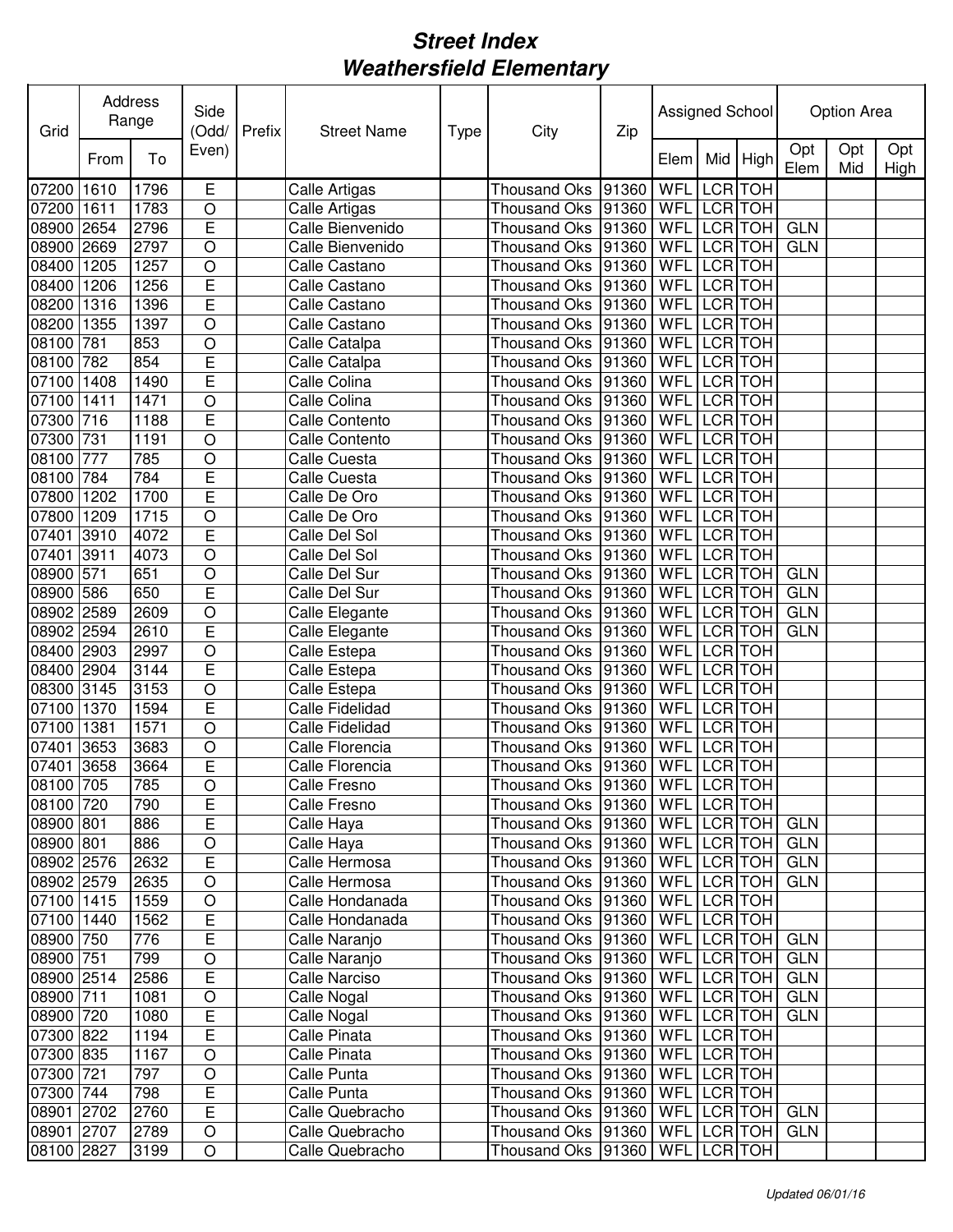| Grid             | Address   | Range     | Side<br>(Odd/  | Prefix | <b>Street Name</b> | <b>Type</b> | City                                                 | Zip            | Assigned School |                          |                          |             | Option Area |             |
|------------------|-----------|-----------|----------------|--------|--------------------|-------------|------------------------------------------------------|----------------|-----------------|--------------------------|--------------------------|-------------|-------------|-------------|
|                  | From      | To        | Even)          |        |                    |             |                                                      |                | Elem            | Mid                      | High                     | Opt<br>Elem | Opt<br>Mid  | Opt<br>High |
| 08100            | 2828      | 3142      | E              |        | Calle Quebracho    |             | <b>Thousand Oks</b>                                  | 91360          | WFL             | LCR                      | <b>TOH</b>               |             |             |             |
| 08000 3211       |           | 3693      | O              |        | Calle Quebracho    |             | <b>Thousand Oks</b>                                  | 91360          | WFL             | <b>LCR</b>               | <b>TOH</b>               |             |             |             |
| 08000            | 3236      | 3636      | E              |        | Calle Quebracho    |             | Thousand Oks                                         | 91360          | WFL             | <b>LCR</b>               | <b>TOH</b>               |             |             |             |
| 06400            | 2134      | 2376      | E              |        | Calle Riscoso      |             | Westlake Vlg                                         | 91362          | WFL             | <b>LCR</b>               | <b>TOH</b>               |             |             |             |
| 06400            | 2149      | 2389      | O              |        | Calle Riscoso      |             | Westlake Vlg                                         | 91362          | WFL             | <b>LCR</b>               | <b>TOH</b>               |             |             |             |
| 07401            | 1614      | 1680      | E              |        | Calle Rochelle     |             | Thousand Oks                                         | 91360          | WFL             | <b>LCR</b>               | <b>TOH</b>               |             |             |             |
| 07401            | 1635      | 1683      | $\circ$        |        | Calle Rochelle     |             | <b>Thousand Oks</b>                                  | 91360          | WFL             | LCR TOH                  |                          |             |             |             |
| 07300            | 912       | 1090      | E              |        | <b>Calle Ruiz</b>  |             | <b>Thousand Oks</b>                                  | 91360          | WFL             | LCR TOH                  |                          |             |             |             |
| 07300            | 927       | 1073      | $\circ$        |        | <b>Calle Ruiz</b>  |             | <b>Thousand Oks</b>                                  | 91360          | WFL             | <b>LCR</b>               | <b>TOH</b>               |             |             |             |
| 08900            | 535       | 795       | $\circ$        |        | Calle Tulipan      |             | <b>Thousand Oks</b>                                  | 91360          | WFL             | <b>LCR</b>               | <b>TOH</b>               | <b>GLN</b>  |             |             |
| 08900            | 570       | 794       | E              |        | Calle Tulipan      |             | <b>Thousand Oks</b>                                  | 91360          | WFL             | <b>LCR</b>               | <b>TOH</b>               | <b>GLN</b>  |             |             |
| 07200            | 1511      | 1781      | O              |        | Calle Zocalo       |             | Thousand Oks                                         | 91360          | WFL             | <b>LCR</b>               | <b>TOH</b>               |             |             |             |
| 07200            | 1652      | 1782      | E              |        | Calle Zocalo       |             | <b>Thousand Oks</b>                                  | 91360          | WFL             | <b>LCR</b>               | <b>TOH</b>               |             |             |             |
| 07500            | 3581      | 3595      | O              |        | Cambria            | Ct          | <b>Thousand Oks</b>                                  | 91360          | WFL             | <b>LCR</b>               | <b>TOH</b>               |             |             |             |
| 07500 3582       |           | 3636      | E              |        | Cambria            | Ct          | <b>Thousand Oks</b>                                  | 91360          | WFL             | <b>LCR</b> TOH           |                          |             |             |             |
| 07500            | 3642      | 3674      | Ē              |        | Cambria            | St          | <b>Thousand Oks</b>                                  | 91360          | WFL             | LCR TOH                  |                          |             |             |             |
| 08100 2829       |           | 3395      | $\circ$        |        | Camino Calandria   |             | <b>Thousand Oks</b>                                  | 91360          | WFL             | <b>LCR</b> TOH           |                          |             |             |             |
| 08100            | 2908      | 3364      | E              |        | Camino Calandria   |             | <b>Thousand Oks</b>                                  | 91360          | WFL             | <b>LCR</b>               | <b>TOH</b>               |             |             |             |
| 08400            | 2911      | 3107      | O              |        | Camino Del Zuro    |             | <b>Thousand Oks</b>                                  | 91360          | WFL             | <b>LCR</b>               | <b>TOH</b>               |             |             |             |
| 08400            | 2912      | 3106      | E              |        | Camino Del Zuro    |             | Thousand Oks                                         | 91360          | WFL             | <b>LCR</b>               | <b>TOH</b>               |             |             |             |
| 08300            | 3124      | 3190      | E              |        | Camino Del Zuro    |             | <b>Thousand Oks</b>                                  | 91360          | WFL             | <b>LCR</b>               | <b>TOH</b>               |             |             |             |
| 08300            | 3157      | 3189      | O              |        | Camino Del Zuro    |             | <b>Thousand Oks</b>                                  | 91360          | WFL             | <b>LCR</b>               | <b>TOH</b>               |             |             |             |
| 12800            | 346       | 430       | E              |        | Camino Dos Palos   |             | <b>Thousand Oks</b>                                  | 91360          | WFL             | <b>LCR</b>               | <b>TOH</b>               |             |             |             |
| 12800            | 371       | 429       | $\circ$        |        | Camino Dos Palos   |             | <b>Thousand Oks</b>                                  | 91360          | WFL             | <b>LCR</b>               | <b>TOH</b>               |             |             |             |
| 08100 2909       |           | 3193      | $\circ$        |        | Camino Graciosa    |             | <b>Thousand Oks</b>                                  | 91360          | WFL             | LCR TOH                  |                          |             |             |             |
| 08100            | 2910      | 3194      | E              |        | Camino Graciosa    |             | <b>Thousand Oks</b>                                  | 91360          | WFL             | <b>LCR</b>               | <b>TOH</b>               |             |             |             |
| 08100            | 706       | 786       | E              |        | Camino La Maida    |             | <b>Thousand Oks</b>                                  | 91360          | WFL             | <b>LCR</b>               | <b>TOH</b>               |             |             |             |
| 08400            | 802<br>24 | 824<br>32 | E              |        | Camino La Maida    |             | <b>Thousand Oks</b>                                  | 91360          | WFL<br>WFL      | <b>LCR</b><br><b>LCR</b> | <b>TOH</b>               |             |             |             |
| 12800            | 25        | 41        | E              |        | Canfield           | Ct<br>Ct    | <b>Thousand Oks</b>                                  | 91360<br>91360 | WFL             | <b>LCR</b>               | <b>TOH</b><br><b>TOH</b> |             |             |             |
| 12800<br>07500 6 |           | 76        | O<br>E         |        | Canfield           | St          | <b>Thousand Oks</b>                                  |                | WFL LCR TOH     |                          |                          |             |             |             |
| 07500 7          |           | 77        | $\overline{O}$ |        | Cantera<br>Cantera | <b>St</b>   | Thousand Oks 91360<br>Thousand Oks 91360 WFL LCR TOH |                |                 |                          |                          |             |             |             |
| 07700 1125       |           | 1157      | $\circ$        |        | Canyon Crest       | Ct          | Thousand Oks  91360   WFL LCR TOH                    |                |                 |                          |                          |             |             |             |
| 07700 1132       |           | 1156      | E              |        | Canyon Crest       | Ct          | Thousand Oks  91360   WFL   LCR TOH                  |                |                 |                          |                          |             |             |             |
| 08200 3113       |           | 3259      | $\circ$        |        | Carlton            | Dr          | Thousand Oks  91360   WFL   LCR   TOH                |                |                 |                          |                          |             |             |             |
| 08200 3130       |           | 3250      | E              |        | Carlton            | Dr          | Thousand Oks 91360                                   |                | WFL LCR TOH     |                          |                          |             |             |             |
| 07700 1018       |           | 1066      | Ē              |        | Chatham            | Ct          | Thousand Oks 91360                                   |                | WFL LCR TOH     |                          |                          |             |             |             |
| 07700 1019       |           | 1051      | $\bigcirc$     |        | Chatham            | Ct          | Thousand Oks 91360                                   |                | WFL LCR TOH     |                          |                          |             |             |             |
| 12800 3131       |           | 3243      | $\bigcirc$     |        | Cherrywood         | Dr          | Thousand Oks 91360                                   |                | WFL LCR TOH     |                          |                          |             |             |             |
| 12800 3134       |           | 3298      | E              |        | Cherrywood         | Dr          | Thousand Oks 91360                                   |                | WFL LCR TOH     |                          |                          |             |             |             |
| 07700 3411       |           | 3539      | $\bigcirc$     |        | Clarendon          | PI          | Thousand Oks 91360                                   |                | WFL LCR TOH     |                          |                          |             |             |             |
| 12800 183        |           | 363       | $\bigcirc$     |        | Clearview          | St          | Thousand Oks                                         | 91360          | WFL LCR TOH     |                          |                          |             |             |             |
| 12800 226        |           | 374       | E              |        | Clearview          | St          | Thousand Oks                                         | 91360          | WFL LCR TOH     |                          |                          |             |             |             |
| 12800 48         |           | 72        | E              |        | Cloudpeak          | St          | Thousand Oks                                         | 91360          | WFL LCR TOH     |                          |                          |             |             |             |
| 12800 57         |           | 73        | $\circ$        |        | Cloudpeak          | St          | Thousand Oks                                         | 91360          | WFL LCR TOH     |                          |                          |             |             |             |
| 07500 3601       |           | 3717      | $\circ$        |        | Consuelo           | Ave         | <b>Thousand Oks</b>                                  | 91360          | WFL LCR TOH     |                          |                          |             |             |             |
| 07400 1479       |           | 1495      | $\circ$        |        | Corte Breve        |             | <b>Thousand Oks</b>                                  | 91360          | WFL LCR TOH     |                          |                          |             |             |             |
| 07400 1486       |           | 1498      | E              |        | Corte Breve        |             | Thousand Oks 91360                                   |                | WFL LCR TOH     |                          |                          |             |             |             |
| 07800 3673       |           | 3763      | $\circ$        |        | Corte Cancion      |             | Thousand Oks 91360                                   |                | WFL LCR TOH     |                          |                          |             |             |             |
| 07800 3676       |           | 3768      | E              |        | Corte Cancion      |             | Thousand Oks 91360                                   |                | WFL LCR TOH     |                          |                          |             |             |             |
| 07401            | 3897      | 4023      | $\bigcirc$     |        | Corte Cancion      |             | Thousand Oks   91360                                 |                | WFL LCR TOH     |                          |                          |             |             |             |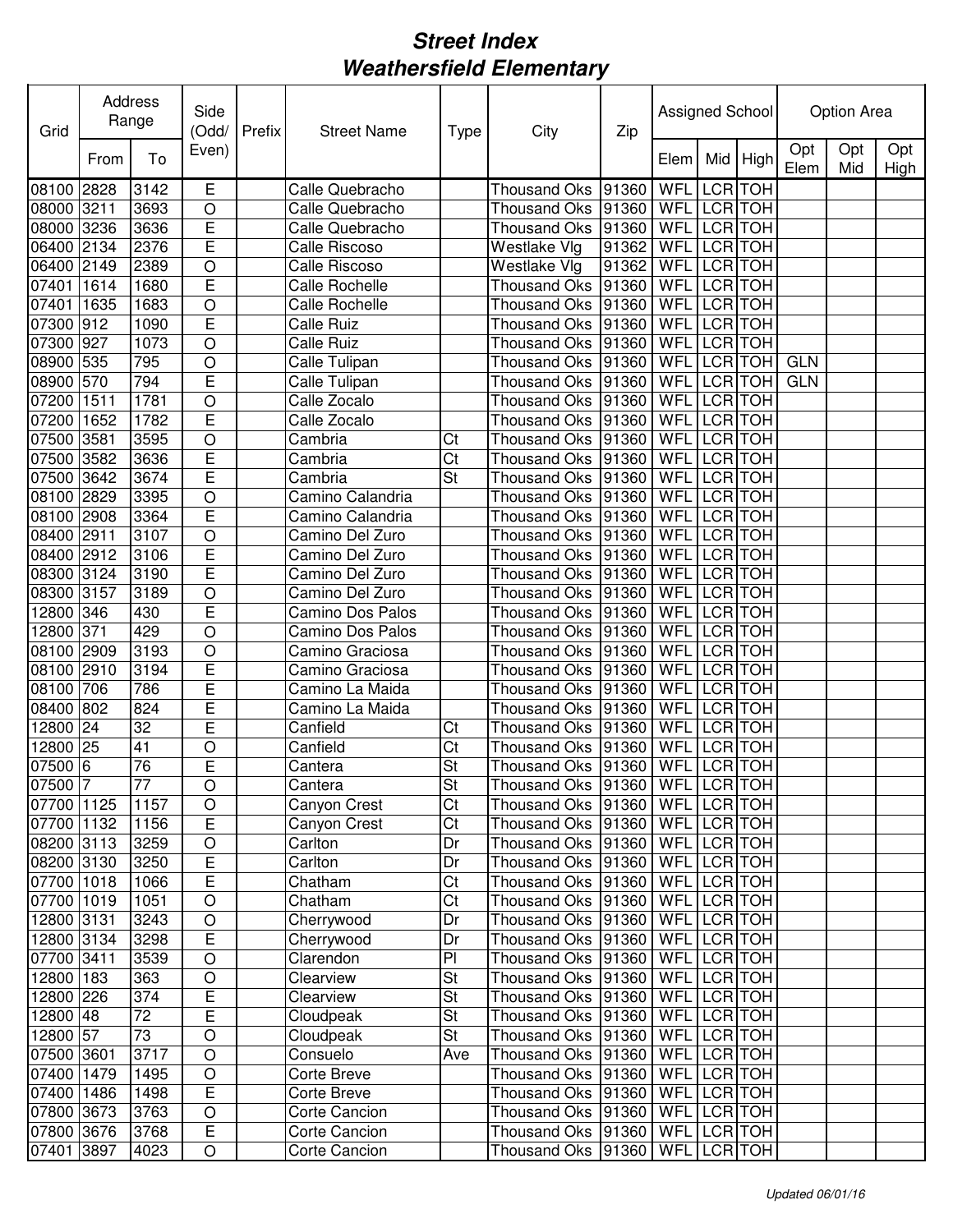| Grid       |      | Address<br>Range | Side<br>(Odd/  | Prefix | <b>Street Name</b>   | <b>Type</b>            | City                                   | Zip                     | Assigned School |                |          |             | Option Area |             |
|------------|------|------------------|----------------|--------|----------------------|------------------------|----------------------------------------|-------------------------|-----------------|----------------|----------|-------------|-------------|-------------|
|            | From | To               | Even)          |        |                      |                        |                                        |                         | Elem            |                | Mid High | Opt<br>Elem | Opt<br>Mid  | Opt<br>High |
| 07401 3914 |      | 4014             | Е              |        | <b>Corte Cancion</b> |                        | <b>Thousand Oks</b>                    | 91360                   | WFL             | LCR TOH        |          |             |             |             |
| 07401 4030 |      | 4054             | E              |        | Corte Cima           |                        | Thousand Oks                           | 91360                   | WFL             | <b>LCR</b> TOH |          |             |             |             |
| 07800      | 1609 | 1615             | $\circ$        |        | Corte De Acero       |                        | Thousand Oks                           | 91360                   | WFL             | LCR TOH        |          |             |             |             |
| 07800      | 1610 | 1620             | E              |        | Corte De Acero       |                        | Thousand Oks                           | 91360                   | WFL             |                | LCR TOH  |             |             |             |
| 07800      | 3663 | 3775             | O              |        | Corte De Los Reyes   |                        | Thousand Oks                           | 91360                   | WFL             |                | LCR TOH  |             |             |             |
| 07800 3678 |      | 3752             | E              |        | Corte De Los Reyes   |                        | <b>Thousand Oks</b>                    | 91360                   | WFL             |                | LCR TOH  |             |             |             |
| 07800 1327 |      | 1439             | O              |        | Corte De Primavera   |                        | Thousand Oks                           | 91360                   | WFL             |                | LCR TOH  |             |             |             |
| 07800 1330 |      | 1450             | E              |        | Corte De Primavera   |                        | Thousand Oks                           | 91360                   | WFL             |                | LCR TOH  |             |             |             |
| 07800 1088 |      | 1176             | Ē              |        | Corte De Tajo        |                        | <b>Thousand Oks</b>                    | 91360                   | WFL             | LCR TOH        |          |             |             |             |
| 07800 1111 |      | 1163             | O              |        | Corte De Tajo        |                        | <b>Thousand Oks</b>                    | 91360                   | WFL             |                | LCR TOH  |             |             |             |
| 07800 1596 |      | 1610             | E              |        | Corte Del Rey        |                        | <b>Thousand Oks</b>                    | 91360                   | WFL             | LCR TOH        |          |             |             |             |
| 07800      | 1597 | 1619             | O              |        | Corte Del Rey        |                        | <b>Thousand Oks</b>                    | 91360                   | WFL             | LCR TOH        |          |             |             |             |
| 07400 1314 |      | 1354             | E              |        | Corte Entrada        |                        | Thousand Oks                           | 91360                   | WFL             | <b>LCR</b> TOH |          |             |             |             |
| 07400 1353 |      | 1367             | O              |        | Corte Entrada        |                        | <b>Thousand Oks</b>                    | 91360                   | WFL             | LCR TOH        |          |             |             |             |
| 07400 1483 |      | 1499             | O              |        | Corte Verano         |                        | Thousand Oks                           | 91360                   | WFL             | LCR TOH        |          |             |             |             |
| 07500 3808 |      | 3852             | E              |        | Cresta               | Ct                     | <b>Thousand Oks</b>                    | 91360                   | <b>WFL</b>      | LCR TOH        |          |             |             |             |
| 07500 3809 |      | 3885             | $\overline{O}$ |        | Cresta               | $\overline{\text{Ct}}$ | <b>Thousand Oks</b>                    | 91360                   | WFL             | LCR TOH        |          |             |             |             |
| 25300 3951 |      | 3987             | O              |        | Crossridge           | Ct                     | <b>Thousand Oks</b>                    | 91360                   | WFL             | LCR TOH        |          |             |             |             |
| 25300      | 3952 | 3988             | E              |        | Crossridge           | Ct                     | <b>Thousand Oks</b>                    | 91360                   | WFL             | LCR TOH        |          |             |             |             |
| 06300      | 1966 | 1994             | E              |        | Cumulus              | Ct                     | Westlake Vlg                           | 91362                   | WFL             | LCR TOH        |          |             |             |             |
| 06300      | 1967 | 1995             | O              |        | Cumulus              | Ct                     | Westlake Vlg                           | 91362                   | WFL             |                | LCR TOH  |             |             |             |
| 08100      | 2981 | 3195             | O              |        | Darlington           | Dr                     | Thousand Oks                           | 91360                   | WFL             |                | LCR TOH  |             |             |             |
| 08100      | 3016 | 3194             | E              |        | Darlington           | Dr                     | <b>Thousand Oks</b>                    | 91360                   | WFL             |                | LCR TOH  |             |             |             |
| 06300      | 1951 | 1993             | O              |        | Daylight             | Ct                     | Westlake VIg                           | 91362                   | WFL             | LCR TOH        |          |             |             |             |
| 06300      | 1962 | 1992             | E              |        | Daylight             | Ct                     | Westlake Vlg                           | 91362                   | WFL             |                | LCR TOH  |             |             |             |
| 12800 16   |      | 94               | E              |        | Del Ray              | Cir                    | <b>Thousand Oks</b>                    | 91360                   | WFL             | LCR TOH        |          |             |             |             |
| 12800      | 23   | 71               | O              |        | Del Ray              | Cir                    | <b>Thousand Oks</b>                    | 91360                   | WFL             | LCR TOH        |          |             |             |             |
| 12800      | 36   | 80               | E              |        | Dovetail             | Ct                     | <b>Thousand Oks</b>                    | 91360                   | WFL             | LCR TOH        |          |             |             |             |
| 12800      | 37   | 71               | O              |        | Dovetail             | Ct                     | <b>Thousand Oks</b>                    | 91360                   | WFL             | LCR TOH        |          |             |             |             |
| 06400      | 3500 | 3698             | E              |        | Erbes                | Rd                     | Westlake Vlg                           | 91362                   | WFL             | LCR TOH        |          |             |             |             |
| 06300 3501 |      | 3999             | O              |        | Erbes                | Rd                     | Westlake Vlg                           | 91362                   | WFL LCR TOH     |                |          |             |             |             |
| 06500 3700 |      | 3998             | E              |        | Erbes                | Rd                     | <b>Westlake Vlg</b>                    | 91362 WFL LCR TOH       |                 |                |          |             |             |             |
| 07400 4000 |      | 4299             | E              |        | Erbes                | Rd                     | Thousand Oks   91360   WFL   LCR   TOH |                         |                 |                |          |             |             |             |
| 07400 4000 |      | 4299             | $\circ$        |        | Erbes                | Rd                     | Thousand Oks   91360   WFL   LCR   TOH |                         |                 |                |          |             |             |             |
| 07200 4300 |      | 4500             | E              |        | Erbes                | Rd                     | Thousand Oks   91360   WFL   LCR   TOH |                         |                 |                |          |             |             |             |
| 07100 4301 |      | 4501             | $\bigcirc$     |        | Erbes                | Rd                     | Thousand Oks  91360   WFL   LCR   TOH  |                         |                 |                |          |             |             |             |
| 25400 1500 |      | 1698             | $\overline{E}$ |        | Esperance            | Dr                     | Simi Valley                            | 93065   WFL   LCR   TOH |                 |                |          |             |             |             |
| 25400 1501 |      | 1599             | $\mathsf O$    |        | Esperance            | Dr                     | Simi Valley                            | 93065   WFL LCR TOH     |                 |                |          |             |             |             |
| 12800 4    |      | 24               | E              |        | Faculty              | Ct                     | Thousand Oks  91360   WFL   LCR   TOH  |                         |                 |                |          |             |             |             |
| 12800 5    |      | 23               | O              |        | Faculty              | Ct                     | Thousand Oks  91360   WFL   LCR   TOH  |                         |                 |                |          |             |             |             |
| 18500 8    |      | 112              | E              |        | <b>Fallen Oaks</b>   | Dr                     | Thousand Oks   91360   WFL   LCR   TOH |                         |                 |                |          |             |             |             |
| 18500 9    |      | 73               | $\bigcirc$     |        | <b>Fallen Oaks</b>   | Dr                     | Thousand Oks   91360   WFL   LCR   TOH |                         |                 |                |          |             |             |             |
| 06500 2203 |      | 2287             | $\bigcirc$     |        | Fernleaf             | Ct                     | Thousand Oks  91360   WFL LCR TOH      |                         |                 |                |          |             |             |             |
| 06500 2244 |      | 2298             | E              |        | Fernleaf             | Ct                     | Thousand Oks  91360   WFL   LCR   TOH  |                         |                 |                |          |             |             |             |
| 07700 3635 |      | 3651             | $\bigcirc$     |        | Festival             | Ct                     | Thousand Oks   91360                   |                         | WFL LCR TOH     |                |          |             |             |             |
| 07700 3650 |      | 3650             | $\overline{E}$ |        | Festival             | Ct                     | Thousand Oks   91360                   |                         | WFL LCR TOH     |                |          |             |             |             |
| 07700 3616 |      | 3680             | $\overline{E}$ |        | <b>Field Crest</b>   | Ct                     | Thousand Oks 91360                     |                         | WFL LCR TOH     |                |          |             |             |             |
| 07700 3649 |      | 3665             | $\circ$        |        | Field Crest          | Ct                     | Thousand Oks  91360   WFL LCR TOH      |                         |                 |                |          |             |             |             |
| 07700 3604 |      | 3652             | E              |        | Floradale            | Ct                     | Thousand Oks  91360   WFL   LCR TOH    |                         |                 |                |          |             |             |             |
| 07700 3605 |      | 3653             | $\bigcirc$     |        | Floradale            | Ct                     | Thousand Oks  91360   WFL   LCR   TOH  |                         |                 |                |          |             |             |             |
| 07700 761  |      | 801              | $\circ$        |        | <b>Flying Hills</b>  | Ln                     | Thousand Oks   91360   WFL   LCR   TOH |                         |                 |                |          |             |             |             |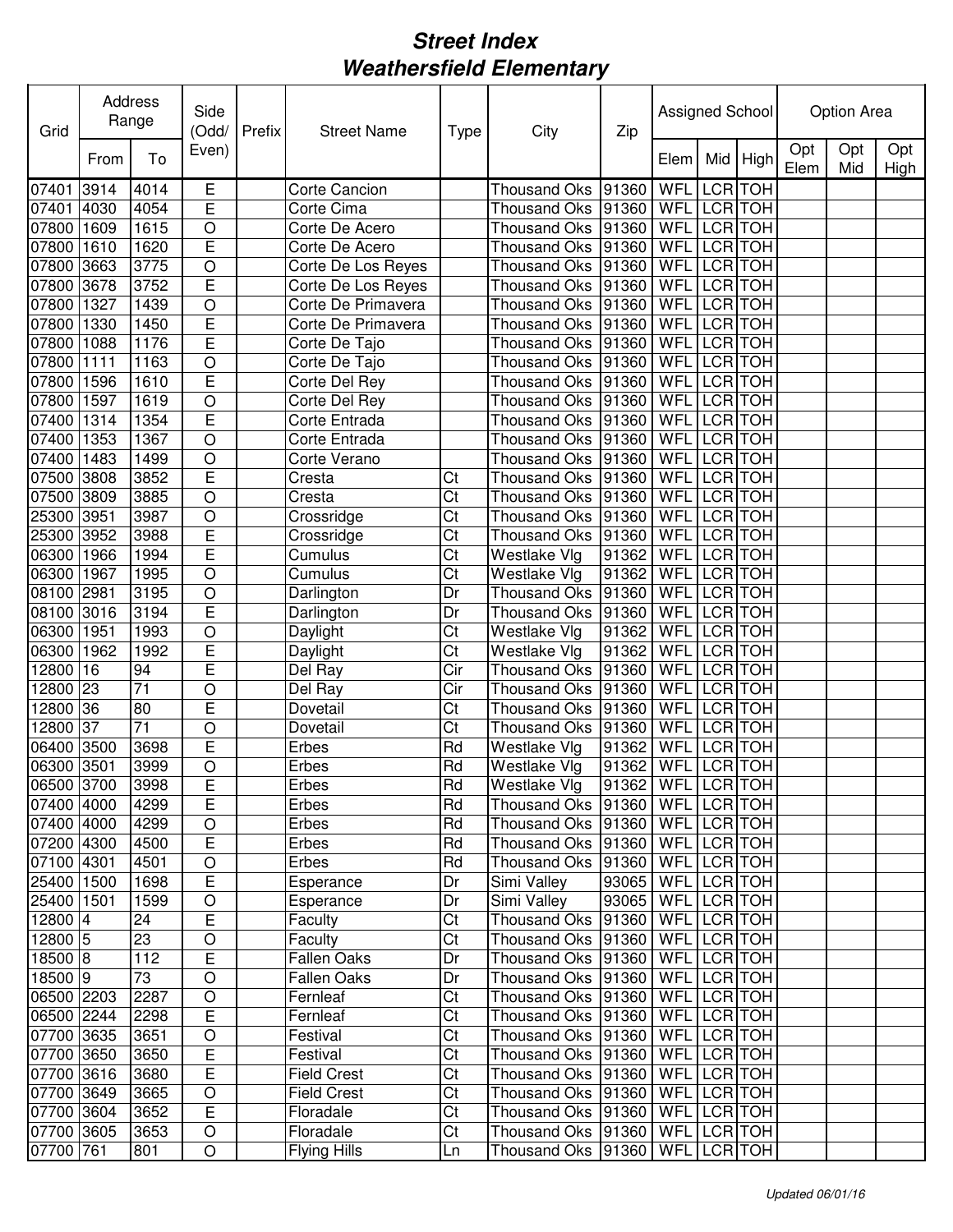| Grid       |       | Address<br>Range | Side<br>(Odd/           | Prefix | <b>Street Name</b>  | <b>Type</b>            | City                                  | Zip   | Assigned School |                |                |             | Option Area |             |
|------------|-------|------------------|-------------------------|--------|---------------------|------------------------|---------------------------------------|-------|-----------------|----------------|----------------|-------------|-------------|-------------|
|            | From  | To               | Even)                   |        |                     |                        |                                       |       | Elem            | Mid            | High           | Opt<br>Elem | Opt<br>Mid  | Opt<br>High |
| 07700      | 792   | 808              | E                       |        | <b>Flying Hills</b> | Ln                     | <b>Thousand Oks</b>                   | 91360 | WFL             |                | LCR TOH        |             |             |             |
| 07201      | 4296  | 4356             | E                       |        | <b>Forest Oaks</b>  | Dr                     | <b>Thousand Oks</b>                   | 91360 | WFL             | LCR TOH        |                |             |             |             |
| 07201      | 4331  | 4343             | O                       |        | Forest Oaks         | Dr                     | <b>Thousand Oks</b>                   | 91360 | WFL             | <b>LCR</b>     | <b>TOH</b>     |             |             |             |
| 07700      | 3601  | 3633             | O                       |        | Foxwood             | Ct                     | Thousand Oks                          | 91360 | WFL             | <b>LCR</b>     | <b>TOH</b>     |             |             |             |
| 07700      | 3618  | 3634             | E                       |        | Foxwood             | Ct                     | <b>Thousand Oks</b>                   | 91360 | WFL             | <b>LCR</b>     | <b>TOH</b>     |             |             |             |
| 07700      | 3611  | 3691             | O                       |        | Gingerwood          | Ct                     | <b>Thousand Oks</b>                   | 91360 | WFL             | <b>LCR</b>     | <b>TOH</b>     |             |             |             |
| 07700      | 3612  | 3676             | E                       |        | Gingerwood          | Ct                     | <b>Thousand Oks</b>                   | 91360 | WFL             |                | LCR TOH        |             |             |             |
| 12800 3245 |       | 3249             | O                       |        | Ginko               | Ct                     | <b>Thousand Oks</b>                   | 91360 | WFL             |                | LCR TOH        |             |             |             |
| 2800 3252  |       | 3254             | E                       |        | Ginko               | Ct                     | <b>Thousand Oks</b>                   | 91360 | WFL             |                | LCR TOH        |             |             |             |
| 12800 2873 |       | 3085             | O                       |        | Globe               | Ave                    | <b>Thousand Oks</b>                   | 91360 | WFL             | <b>LCR</b>     | <b>TOH</b>     |             |             |             |
| 12800 2910 |       | 3090             | E                       |        | Globe               | Ave                    | <b>Thousand Oks</b>                   | 91360 | WFL             |                | LCR TOH        |             |             |             |
| 2800 3161  |       | 3385             | O                       |        | Heatherglow         | St                     | <b>Thousand Oks</b>                   | 91360 | WFL             | LCR            | <b>TOH</b>     |             |             |             |
| 12800 3162 |       | 3400             | E                       |        | Heatherglow         | St                     | <b>Thousand Oks</b>                   | 91360 | WFL             | LCR            | <b>TOH</b>     |             |             |             |
| 07700 1222 |       | 1254             | Ē                       |        | Honeysuckle         | Ct                     | <b>Thousand Oks</b>                   | 91360 | WFL             | LCR TOH        |                |             |             |             |
| 07700      | 1223  | 1255             | $\circ$                 |        | Honeysuckle         | Ct                     | <b>Thousand Oks</b>                   | 91360 | WFL             | LCR TOH        |                |             |             |             |
| 06500 2048 |       | 3072             | Ē                       |        | Hyssop              | $\overline{\text{Ct}}$ | <b>Thousand Oks</b>                   | 91360 | WFL             | LCR TOH        |                |             |             |             |
| 06500      | 2061  | 2073             | $\overline{O}$          |        | Hyssop              | $\overline{\text{Ct}}$ | <b>Thousand Oks</b>                   | 91360 | WFL             | <b>LCR</b> TOH |                |             |             |             |
| 12800      | 3273  | 3319             | O                       |        | Independence        | Ct                     | <b>Thousand Oks</b>                   | 91360 | WFL             | <b>LCR</b>     | <b>TOH</b>     |             |             |             |
| 12800      | 3276  | 3298             | E                       |        | Independence        | Ct                     | <b>Thousand Oks</b>                   | 91360 | WFL             | <b>LCR</b>     | <b>TOH</b>     |             |             |             |
| 12800      | 202   | 256              | Ē                       |        | Ironwood            | Cir                    | <b>Thousand Oks</b>                   | 91360 | WFL             | <b>LCR</b>     | <b>TOH</b>     |             |             |             |
| 12800      | 203   | 257              | O                       |        | Ironwood            | Cir                    | <b>Thousand Oks</b>                   | 91360 | WFL             |                | <b>LCR</b> TOH |             |             |             |
| 08200      | 3213  | 3297             | O                       |        | Lanier              | PI                     | <b>Thousand Oks</b>                   | 91360 | WFL             | <b>LCR</b>     | <b>TOH</b>     |             |             |             |
| 08200      | 3216  | 3296             | E                       |        | Lanier              | PI                     | <b>Thousand Oks</b>                   | 91360 | WFL             |                | LCR TOH        |             |             |             |
| 25400      | 15400 | 15498            | $\overline{\mathsf{E}}$ |        | LaPeyre             | Ct                     | Moorpark                              | 93021 | WFL             | LCR TOH        |                |             |             |             |
| 25400      | 15401 | 15499            | $\overline{O}$          |        | LaPeyre             | Ct                     | Moorpark                              | 93021 | WFL             | <b>LCR</b>     | <b>TOH</b>     |             |             |             |
| 25400      | 15500 | 15698            | E                       |        | LaPeyre             | Rd                     | Moorpark                              | 93021 | WFL             | LCR TOH        |                |             |             |             |
| 25400      | 15501 | 15699            | $\overline{O}$          |        | LaPeyre             | Rd                     | Moorpark                              | 93021 | WFL             | <b>LCR</b>     | <b>TOH</b>     |             |             |             |
| 07700      | 3358  | 3382             | E                       |        | Larkhaven           | Ct                     | <b>Thousand Oks</b>                   | 91360 | WFL             | <b>LCR</b>     | <b>TOH</b>     |             |             |             |
| 07700      | 3367  | 3383             | O                       |        | Larkhaven           | Ct                     | <b>Thousand Oks</b>                   | 91360 | WFL             | LCR TOH        |                |             |             |             |
| 12800      | 150   | 240              | E                       |        | Larkhill            | St                     | <b>Thousand Oks</b>                   | 91360 | WFL             | LCR            | <b>TOH</b>     |             |             |             |
| 12800 89   |       | 259              | $\circ$                 |        | Larkhill            | St                     | Thousand Oks 91360                    |       | WFL             | LCR TOH        |                |             |             |             |
| 06500 4010 |       | 4136             | $\overline{\mathsf{E}}$ |        | Lemonberry          | P                      | Thousand Oks 91360 WFL LCR TOH        |       |                 |                |                |             |             |             |
| 06500 4025 |       | 4135             | $\circ$                 |        | Lemonberry          | PI                     | Thousand Oks  91360   WFL   LCR   TOH |       |                 |                |                |             |             |             |
| 07700 3608 |       | 3656             | E                       |        | Lockford            | Ct                     | Thousand Oks  91360   WFL   LCR   TOH |       |                 |                |                |             |             |             |
| 07700 3609 |       | 3657             | $\circ$                 |        | Lockford            | Ct                     | Thousand Oks 91360                    |       | WFL LCR TOH     |                |                |             |             |             |
| 08902 2585 |       | 2641             | $\circ$                 |        | Los Arcos           | Cir                    | Thousand Oks 91360                    |       | WFL LCR TOH     |                |                | <b>GLN</b>  |             |             |
| 08902 2588 |       | 2630             | E                       |        | Los Arcos           | Cir                    | Thousand Oks 91360                    |       | WFL LCR TOH     |                |                | <b>GLN</b>  |             |             |
| 07500 11   |       | 361              | O                       | Е      | Lucero              | St                     | Thousand Oks 91360                    |       | WFL LCR TOH     |                |                |             |             |             |
| 07500 14   |       | 362              | E                       | E      | Lucero              | St                     | Thousand Oks 91360                    |       | WFL LCR TOH     |                |                |             |             |             |
| 07500 23   |       | 35               | $\circ$                 | W      | Lucero              | St                     | Thousand Oks 91360                    |       | WFL LCR TOH     |                |                |             |             |             |
| 25300 373  |       | 455              | $\circ$                 |        | Lucero              | St                     | Thousand Oks   91360                  |       | WFL LCR TOH     |                |                |             |             |             |
| 25300 408  |       | 456              | E                       |        | Lucero              | St                     | Thousand Oks   91360                  |       | WFL LCR TOH     |                |                |             |             |             |
| 07700 1449 |       | 1465             | $\circ$                 |        | Mabrey              | Ct                     | <b>Thousand Oks</b>                   | 91360 | WFL LCR TOH     |                |                |             |             |             |
| 18500 43   |       | 169              | $\circ$                 |        | Magellan            | St                     | Thousand Oks                          | 91360 | WFL LCR TOH     |                |                |             |             |             |
| 18500 6    |       | 178              | $\overline{E}$          |        | Magellan            | St                     | <b>Thousand Oks</b>                   | 91360 | WFL LCR TOH     |                |                |             |             |             |
| 12800 2910 |       | 2918             | E                       |        | Mallard             | Ave                    | <b>Thousand Oks</b>                   | 91360 | WFL LCR TOH     |                |                |             |             |             |
| 12800 2911 |       | 2919             | $\circ$                 |        | Mallard             | Ave                    | <b>Thousand Oks</b>                   | 91360 | WFL LCR TOH     |                |                |             |             |             |
| 06500 3565 |       | 3695             | $\circ$                 |        | Mapleknoll          | P                      | Westlake Vlg                          | 91362 | WFL LCR TOH     |                |                |             |             |             |
| 06500 3572 |       | 3696             | E                       |        | Mapleknoll          | $\overline{P}$         | Westlake Vlg                          | 91362 | WFL LCR TOH     |                |                |             |             |             |
| 07000 1900 |       | 1924             | E                       |        | Maya Pradera        | Ln                     | Moorpark                              | 93021 | WFL LCR TOH     |                |                |             |             |             |
| 07000 1915 |       | 1915             | $\circ$                 |        | Maya Pradera        | Ln                     | Moorpark                              | 93021 | WFL LCR TOH     |                |                |             |             |             |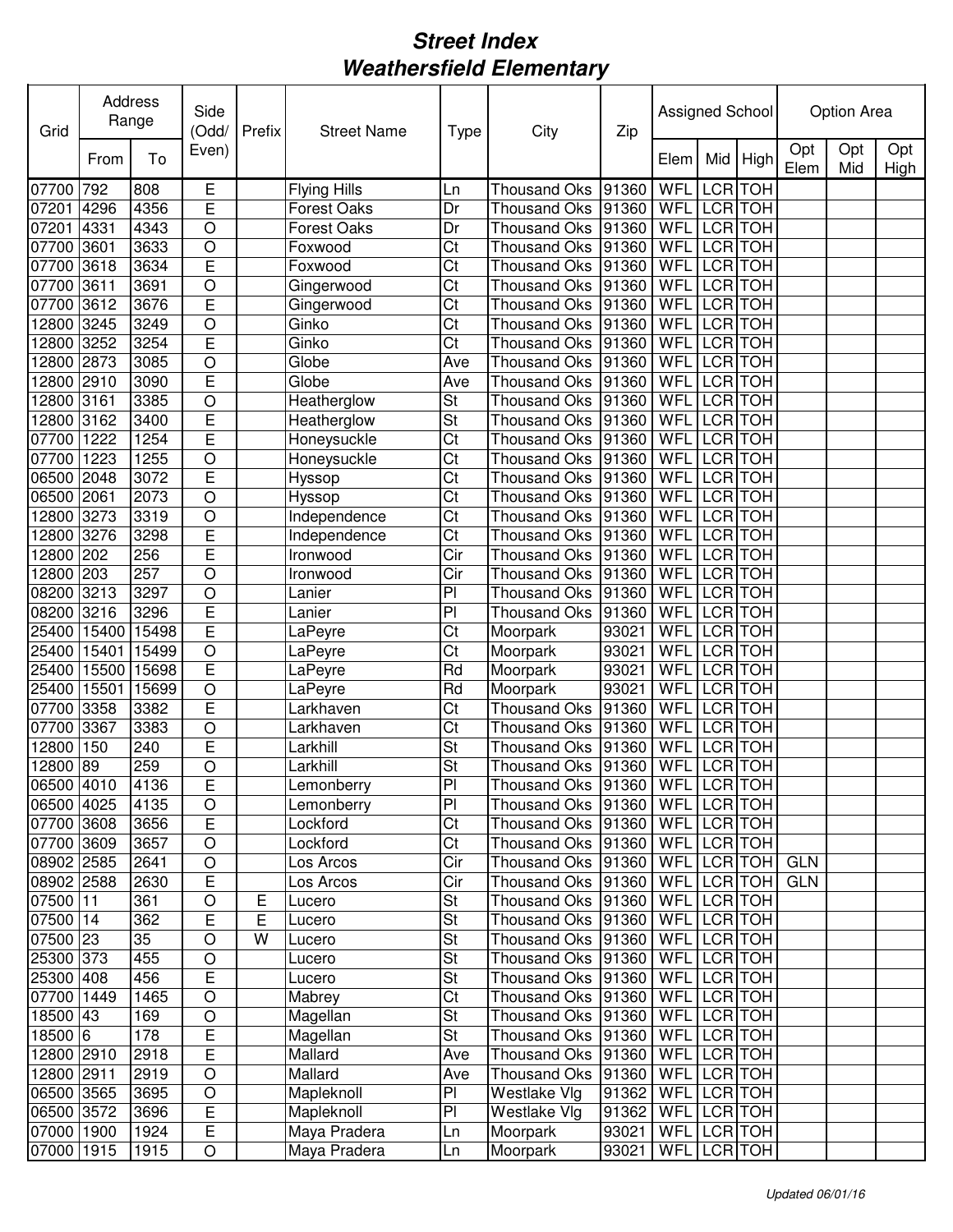| Grid       |      | Address<br>Range | Side<br>(Odd/  | Prefix       | <b>Street Name</b>  | <b>Type</b> | City                                   | Zip                   | Assigned School |                |                |                 | Option Area |             |
|------------|------|------------------|----------------|--------------|---------------------|-------------|----------------------------------------|-----------------------|-----------------|----------------|----------------|-----------------|-------------|-------------|
|            | From | To               | Even)          |              |                     |             |                                        |                       | Elem            | Mid            | High           | Opt<br>Elem     | Opt<br>Mid  | Opt<br>High |
| 06300      | 1924 | 1984             | E              |              | Mc Crea             | Rd          | Westlake Vlg                           | 91362                 | WFL             |                | LCR TOH        |                 |             |             |
| 06300      | 1925 | 1985             | O              |              | Mc Crea             | Rd          | Westlake Vlg                           | 91362                 | WFL             |                | LCR TOH        |                 |             |             |
| 06400      | 2009 | 2615             | O              |              | Mc Crea             | Rd          | Westlake Vlg                           | 91362                 | WFL             | LCR            | <b>TOH</b>     |                 |             |             |
| 06400      | 2010 | 2616             | E              |              | Mc Crea             | Rd          | Westlake Vlg                           | 91362                 | WFL             | <b>LCR</b>     | <b>TOH</b>     |                 |             |             |
| 07501      | 12   | 14               | E              |              | McAfee              | Ct          | <b>Thousand Oks</b>                    | 91360                 | WFL             |                | LCR TOH        |                 |             |             |
| 07501      | 19   | 247              | O              |              | McAfee              | Ct          | <b>Thousand Oks</b>                    | 91360                 | WFL             |                | LCR TOH        |                 |             |             |
| 25300 511  |      | 585              | O              |              | Meadowrun           | St          | <b>Thousand Oks</b>                    | 91360                 | WFL             |                | LCR TOH        |                 |             |             |
| 25300 512  |      | 586              | E              |              | Meadowrun           | St          | <b>Thousand Oks</b>                    | 91360                 | WFL             |                | LCR TOH        |                 |             |             |
| 12800 2912 |      | 2998             | E              |              | Meadowwood          | Ave         | <b>Thousand Oks</b>                    | 91360                 | WFL             | <b>LCR</b>     | <b>TOH</b>     |                 |             |             |
| 12800 2947 |      | 2967             | O              |              | Meadowwood          | Ave         | <b>Thousand Oks</b>                    | 91360                 | WFL             |                | LCR TOH        |                 |             |             |
| 07700 1309 |      | 1341             | O              |              | Mill Creek          | Ct          | <b>Thousand Oks</b>                    | 91360                 | WFL             |                | LCR TOH        |                 |             |             |
| 07700      | 1324 | 1340             | E              |              | Mill Creek          | Ct          | <b>Thousand Oks</b>                    | 91360                 | WFL             |                | LCR TOH        |                 |             |             |
| 07201      | 4168 | 4224             | Ē              |              | Minnecota           | Dr          | Thousand Oks                           | 91360                 | WFL             |                | LCR TOH        |                 |             |             |
| 07201      | 4187 | 4229             | $\overline{O}$ |              | Minnecota           | Dr          | <b>Thousand Oks</b>                    | 91360                 | WFL             | LCR TOH        |                |                 |             |             |
| 08900 2500 |      | 2798             | Ē              |              | Moorpark            | Rd          | <b>Thousand Oks</b>                    | 91360                 | WFL             | LCR TOH        |                | <b>GLN</b>      |             |             |
| 13000 2501 |      | 2799             | $\overline{O}$ |              | Moorpark            | Rd          | <b>Thousand Oks</b>                    | 91360                 | WFL             | <b>LCR</b> TOH |                |                 |             |             |
| 08100      | 2800 | 3198             | E              |              | Moorpark            | Rd          | <b>Thousand Oks</b>                    | 91360                 | WFL             | <b>LCR</b>     | <b>TOH</b>     |                 |             |             |
| 12800      | 2801 | 3599             | O              |              | Moorpark            | Rd          | <b>Thousand Oks</b>                    | 91360                 | WFL             |                | LCR TOH        |                 |             |             |
| 08000      | 3200 | 3598             | E              |              | Moorpark            | Rd          | <b>Thousand Oks</b>                    | 91360                 | WFL             | <b>LCR</b>     | <b>TOH</b>     |                 |             |             |
| 07600      | 3600 | 3898             | Ē              |              | Moorpark            | Rd          | <b>Thousand Oks</b>                    | 91360                 | WFL             | <b>LCR</b>     | <b>TOH</b>     |                 |             |             |
| 07500      | 3601 | 3899             | O              |              | Moorpark            | Rd          | <b>Thousand Oks</b>                    | 91360                 | WFL             | <b>LCR</b>     | <b>TOH</b>     |                 |             |             |
| 07300      | 3900 | 4298             | E              |              | Moorpark            | Rd          | Thousand Oks                           | 91360                 | WFL             | LCR            | <b>TOH</b>     |                 |             |             |
| 25300      | 3901 | 4049             | O              |              | Moorpark            | Rd          | <b>Thousand Oks</b>                    | 91360                 | WFL             |                | LCR TOH        |                 |             |             |
| 07000      | 4500 | 4500             | E              | $\mathsf{N}$ | Moorpark            | Rd          | <b>Thousand Oks</b>                    | 91360                 | WFL             |                | LCR TOH        |                 |             |             |
| 07000      | 4560 | 4950             | E              |              | Moorpark            | Rd          | Camarillo                              | 93012                 | WFL             |                | LCR TOH        |                 |             |             |
| 07000      | 4561 | 4949             | $\circ$        |              | Moorpark            | Rd          | Camarillo                              | 93012                 | WFL             | LCR TOH        |                |                 |             |             |
| 25400      | 4700 | 4950             | E              |              | Moorpark            | Rd          | Moorpark                               | 93021                 | WFL             | <b>LCR</b>     | <b>TOH</b>     |                 |             |             |
| 25400      | 4701 | 4951             | O              |              | Moorpark            | Rd          | Moorpark                               | 93021                 | WFL             |                | <b>LCR</b> TOH |                 |             |             |
| 06300      | 1974 | 1998             | E              |              | Morning View        | Ct          | Westlake Vlg                           | 91362                 | WFL             |                | LCR TOH        |                 |             |             |
| 06300      | 1975 | 1997             | O              |              | <b>Morning View</b> | Ct          | Westlake Vlg                           | 91362                 | WFL             | LCR TOH        |                |                 |             |             |
| 12800 2900 |      | 3498             | E              |              | Mountclef           | <b>Blvd</b> | Thousand Oks 91360                     |                       | WFL LCR TOH     |                |                |                 |             |             |
| 07500 3500 |      | 3798             | E              |              | Mountclef           | <b>Blvd</b> | Thousand Oks 91360 WFL LCR TOH         |                       |                 |                |                |                 |             |             |
| 18500 3800 |      | 3948             | E              |              | Mountclef           | <b>Blvd</b> | Thousand Oks   91360   WFL   LCR   TOH |                       |                 |                |                |                 |             |             |
| 07700 1401 |      | 1429             | $\circ$        |              | Northwood           | Pkwy        | Thousand Oks   91360                   |                       | WFL LCR TOH     |                |                |                 |             |             |
| 07700 1418 |      | 1446             | E              |              | Northwood           | Pkwy        | Thousand Oks   91360                   |                       | WFL LCR TOH     |                |                |                 |             |             |
| 12800 10   |      | 10               | Ē              | w            | Olsen               | Rd          | <b>Thousand Oks</b>                    | 91360                 | WFL LCR TOH     |                |                |                 |             |             |
| 07503 15   |      | 15               | O              | W            | Olsen               | Rd          | <b>Thousand Oks</b>                    | 91360                 |                 |                |                | WFL LCR TOH WWD | <b>RED</b>  |             |
| 06500 2100 |      | 2100             | E              | Ε            | Olsen               | Rd          | <b>Thousand Oks</b>                    | 91360 WFL             |                 |                | <b>LCR TOH</b> |                 |             |             |
| 26100 2127 |      | 2127             | O              | Е            | Olsen               | Rd          | <b>Thousand Oks</b>                    | 91360 WFL LCR TOH     |                 |                |                |                 |             |             |
| 25400 2131 |      | 2131             | $\circ$        | E            | Olsen               | Rd          | Simi Valley                            | 93065 WFL LCR TOH     |                 |                |                |                 |             |             |
| 26100 2155 |      | 2155             | $\circ$        | Ε            | Olsen               | Rd          | <b>Thousand Oks</b>                    | 91360 WFL LCR TOH     |                 |                |                |                 |             |             |
| 26100 2163 |      | 2163             | $\circ$        | Е            | Olsen               | Rd          | <b>Thousand Oks</b>                    | 91360 WFL LCR TOH     |                 |                |                |                 |             |             |
| 06500 2240 |      | 2240             | Ε              | Е            | Olsen               | Rd          | <b>Thousand Oks</b>                    | 91360                 | WFL LCR TOH     |                |                |                 |             |             |
| 26100 2390 |      | 2390             | E              | E            | Olsen               | Rd          | <b>Thousand Oks</b>                    | 91360                 | WFL LCR TOH     |                |                |                 |             |             |
| 07503 25   |      | 25               | O              | W            | Olsen               | Rd          | <b>Thousand Oks</b>                    | 91360                 |                 |                |                | WFL LCR TOH WWD | <b>RED</b>  |             |
| 12800 30   |      | 30               | E              | W            | Olsen               | Rd          | <b>Thousand Oks</b>                    | 91360                 | WFL LCR TOH     |                |                |                 |             |             |
| $07503$ 83 |      | 83               | $\circ$        | W            | Olsen               | Rd          | <b>Thousand Oks</b>                    | 91360 WFL LCR TOH WWD |                 |                |                |                 | <b>RED</b>  |             |
| 06400 2312 |      | 2388             | E              |              | Otono               | Cir         | Westlake Vlg                           | 91362                 | WFL LCR TOH     |                |                |                 |             |             |
| 06400 2317 |      | 2393             | $\circ$        |              | Otono               | Cir         | Westlake Vlg                           | 91362                 | WFL LCR TOH     |                |                |                 |             |             |
| 12800 3243 |      | 3325             | $\circ$        |              | Pagent              | Ct          | <b>Thousand Oks</b>                    | 91360                 | WFL LCR TOH     |                |                |                 |             |             |
| 12800 3244 |      | 3314             | E              |              |                     | Ct          | Thousand Oks 91360                     |                       | WFL LCR TOH     |                |                |                 |             |             |
|            |      |                  |                |              | Pagent              |             |                                        |                       |                 |                |                |                 |             |             |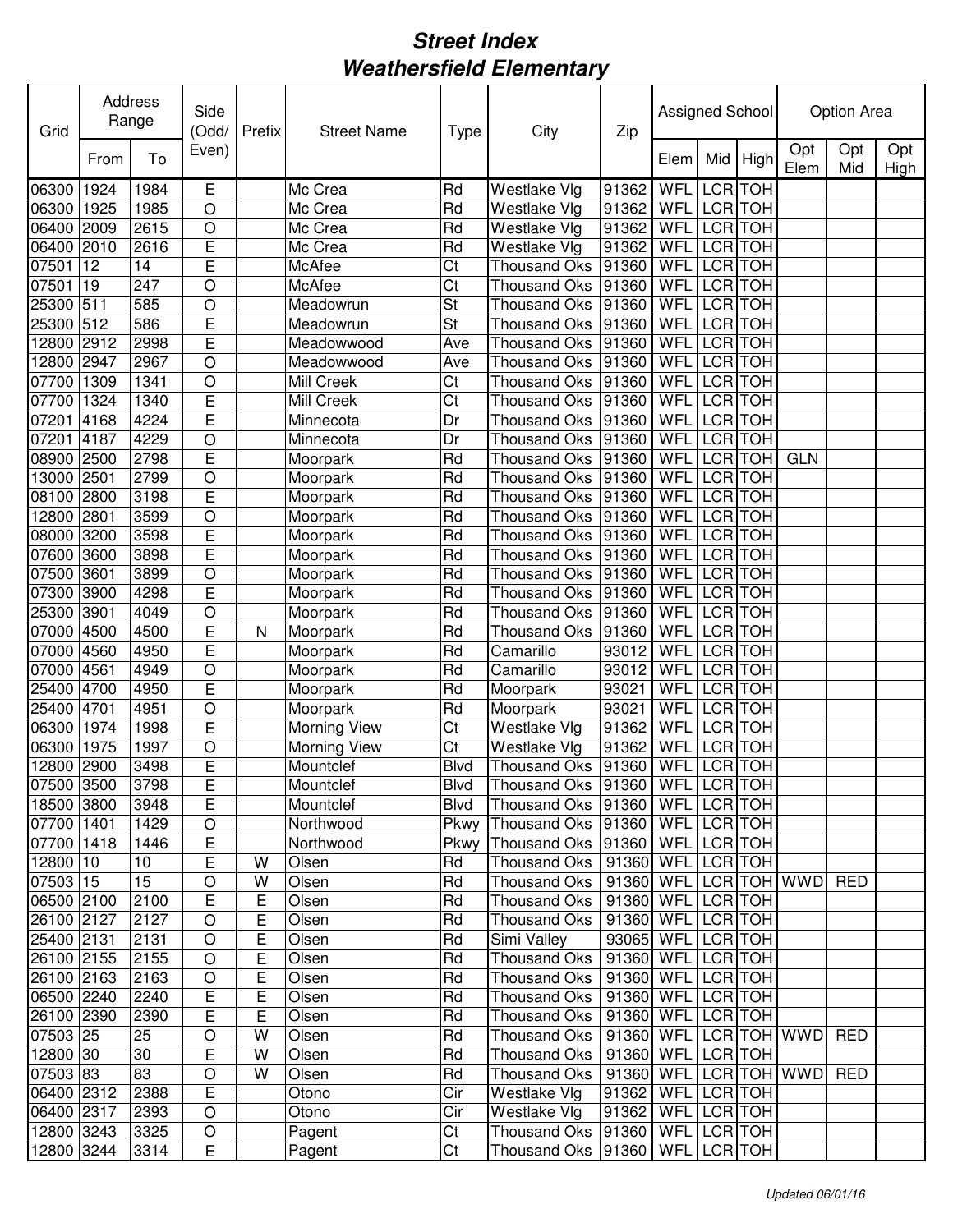| Grid       | Address | Range | Side<br>(Odd/           | Prefix | <b>Street Name</b>   | <b>Type</b>              | City                              | Zip   | Assigned School |                |            |             | Option Area |             |
|------------|---------|-------|-------------------------|--------|----------------------|--------------------------|-----------------------------------|-------|-----------------|----------------|------------|-------------|-------------|-------------|
|            | From    | To    | Even)                   |        |                      |                          |                                   |       | Elem            | Mid            | High       | Opt<br>Elem | Opt<br>Mid  | Opt<br>High |
| 07700      | 1414    | 1426  | E                       |        | Panorama             | Ct                       | <b>Thousand Oks</b>               | 91360 | WFL             | <b>LCR</b>     | <b>TOH</b> |             |             |             |
| 07700      | 1415    | 1423  | O                       |        | Panorama             | Ct                       | <b>Thousand Oks</b>               | 91360 | WFL             | <b>LCR</b>     | <b>TOH</b> |             |             |             |
| 08300      | 1100    | 1198  | E                       |        | Pederson             | Rd                       | <b>Thousand Oks</b>               | 91360 | WFL             | <b>LCR</b>     | <b>TOH</b> |             |             |             |
| 08000      | 500     | 598   | E                       |        | Pederson             | Rd                       | <b>Thousand Oks</b>               | 91360 | WFL             | <b>LCR</b>     | <b>TOH</b> |             |             |             |
| 07700      | 501     | 1099  | O                       |        | Pederson             | Rd                       | <b>Thousand Oks</b>               | 91360 | WFL             | <b>LCR</b>     | <b>TOH</b> |             |             |             |
| 08100      | 600     | 898   | E                       |        | Pederson             | Rd                       | <b>Thousand Oks</b>               | 91360 | WFL             | <b>LCR</b>     | <b>TOH</b> |             |             |             |
| 08200      | 900     | 1098  | E                       |        | Pederson             | Rd                       | <b>Thousand Oks</b>               | 91360 | WFL             | LCR TOH        |            |             |             |             |
| 08000      | 3237    | 3487  | O                       |        | Pembridge            | St                       | <b>Thousand Oks</b>               | 91360 | <b>WFL</b>      | <b>LCR</b>     | <b>TOH</b> |             |             |             |
| 08000      | 3318    | 3412  | E                       |        | Pembridge            | St                       | <b>Thousand Oks</b>               | 91360 | WFL             | <b>LCR</b>     | <b>TOH</b> |             |             |             |
| 12800      | 317     | 411   | O                       |        | Pepperwood           | Ct                       | <b>Thousand Oks</b>               | 91360 | WFL             | <b>LCR</b>     | <b>TOH</b> |             |             |             |
| 12800      | 318     | 414   | E                       |        | Pepperwood           | Ct                       | <b>Thousand Oks</b>               | 91360 | WFL             | <b>LCR</b>     | <b>TOH</b> |             |             |             |
| 06400      | 3505    | 3587  | O                       |        | Quarzo               | Cir                      | Westlake Vlg                      | 91362 | WFL             | <b>LCR</b>     | <b>TOH</b> |             |             |             |
| 06400      | 3506    | 3564  | E                       |        | Quarzo               | Cir                      | Westlake Vlg                      | 91362 | WFL             | <b>LCR</b>     | <b>TOH</b> |             |             |             |
| 08200      | 3106    | 3640  | Ē                       |        | Radcliffe            | Rd                       | <b>Thousand Oks</b>               | 91360 | WFL             | <b>LCR</b>     | <b>TOH</b> |             |             |             |
| 08200      | 3107    | 3649  | O                       |        | Radcliffe            | Rd                       | <b>Thousand Oks</b>               | 91360 | WFL             | <b>LCR</b>     | <b>TOH</b> |             |             |             |
| 06300      | 3560    | 3644  | Ē                       |        | Raincloud            | Ct                       | Westlake Vlg                      | 91362 | WFL             | <b>LCR</b>     | <b>TOH</b> |             |             |             |
| 06300      | 3561    | 3641  | $\circ$                 |        | Raincloud            | $\overline{\text{Ct}}$   | Westlake Vlg                      | 91362 | WFL             | <b>LCR</b> TOH |            |             |             |             |
| 08400      | 2900    | 2950  | E                       |        | Raleigh              | $\overline{P}$           | <b>Thousand Oks</b>               | 91360 | WFL             | <b>LCR</b>     | <b>TOH</b> |             |             |             |
| 08400      | 2909    | 2933  | O                       |        | Raleigh              | $\overline{P}$           | <b>Thousand Oks</b>               | 91360 | WFL             | <b>LCR</b>     | <b>TOH</b> |             |             |             |
| 12800      | 184     | 490   | Ē                       |        | Ramble Ridge         | Dr                       | <b>Thousand Oks</b>               | 91360 | WFL             | <b>LCR</b>     | <b>TOH</b> |             |             |             |
| 12800      | 187     | 487   | O                       |        | Ramble Ridge         | Dr                       | <b>Thousand Oks</b>               | 91360 | WFL             | <b>LCR</b>     | <b>TOH</b> |             |             |             |
| 07000      | 4890    | 5024  | E                       |        | Read                 | Rd                       | Moorpark                          | 93021 | WFL             | <b>LCR</b>     | <b>TOH</b> |             |             |             |
| 07000      | 4985    | 5025  | O                       |        | Read                 | Rd                       | Moorpark                          | 93021 | WFL             | <b>LCR</b>     | <b>TOH</b> |             |             |             |
| 07700      | 3454    | 3502  | E                       |        | Robin Hill           | $\overline{\mathsf{St}}$ | <b>Thousand Oks</b>               | 91360 | WFL             | <b>LCR</b>     | <b>TOH</b> |             |             |             |
| 07700      | 3463    | 3511  | $\circ$                 |        | Robin Hill           | St                       | <b>Thousand Oks</b>               | 91360 | WFL             | LCR TOH        |            |             |             |             |
| 08300      | 3100    | 3226  | E                       |        | Rollings             | Ave                      | <b>Thousand Oks</b>               | 91360 | WFL             | <b>LCR</b>     | <b>TOH</b> |             |             |             |
| 08300      | 3100    | 3291  | $\circ$                 |        | Rollings             | Ave                      | <b>Thousand Oks</b>               | 91360 | WFL             | <b>LCR</b>     | <b>TOH</b> |             |             |             |
| 12800      | 3270    | 3278  | E                       |        | Rosehill             | Cir                      | <b>Thousand Oks</b>               | 91360 | WFL             | <b>LCR</b>     | <b>TOH</b> |             |             |             |
| 12800      | 3271    | 3271  | O                       |        | Rosehill             | Cir                      | <b>Thousand Oks</b>               | 91360 | WFL             | <b>LCR</b>     | <b>TOH</b> |             |             |             |
| 07600      | 550     | 794   | E                       |        | <b>Rushing Creek</b> | PI                       | <b>Thousand Oks</b>               | 91360 | WFL             | <b>LCR</b>     | <b>TOH</b> |             |             |             |
| 07600 561  |         | 789   | $\circ$                 |        | <b>Rushing Creek</b> | PI                       | Thousand Oks 91360                |       | WFL LCR TOH     |                |            |             |             |             |
| 25300 9600 |         | 11600 | $\overline{\mathsf{E}}$ |        | Santa Rosa           | Rd                       | Thousand Oks 91360 WFL LCR TOH    |       |                 |                |            |             |             |             |
| 07201 4228 |         | 4292  | E                       |        | Silverado            | Dr                       | Thousand Oks  91360   WFL LCR TOH |       |                 |                |            |             |             |             |
| 07201 4267 |         | 4291  | $\bigcirc$              |        | Silverado            | Dr                       | Thousand Oks 91360                |       | WFL LCR TOH     |                |            |             |             |             |
| 13000 103  |         | 119   | $\bigcirc$              |        | <b>Sirius</b>        | Cir                      | Thousand Oks 91360                |       | WFL LCR TOH     |                |            |             |             |             |
| 13000 104  |         | 124   | E                       |        | <b>Sirius</b>        | Cir                      | Thousand Oks 91360                |       | WFL LCR TOH     |                |            |             |             |             |
| 13000 2614 |         | 2722  | E                       |        | <b>Sirius</b>        | St                       | Thousand Oks 91360                |       | WFL             | LCR TOH        |            |             |             |             |
| 13000 2615 |         | 2885  | $\bigcirc$              |        | <b>Sirius</b>        | St                       | <b>Thousand Oks</b>               | 91360 | WFL             | LCR TOH        |            |             |             |             |
| 12800 3208 |         | 3288  | E                       |        | <b>Spring Meadow</b> | Ave                      | Thousand Oks                      | 91360 | WFL             | LCR TOH        |            |             |             |             |
| 12800 3225 |         | 3283  | $\bigcirc$              |        | Spring Meadow        | Ave                      | <b>Thousand Oks</b>               | 91360 | WFL LCR TOH     |                |            |             |             |             |
| 12800 100  |         | 118   | E                       |        | Springdale           | Ct                       | Thousand Oks                      | 91360 | WFL LCR TOH     |                |            |             |             |             |
| 12800 99   |         | 117   | $\bigcirc$              |        | Springdale           | Ct                       | <b>Thousand Oks</b>               | 91360 | WFL LCR TOH     |                |            |             |             |             |
| 12800 3000 |         | 3138  | E                       |        | Starling             | Ave                      | <b>Thousand Oks</b>               | 91360 | WFL LCR TOH     |                |            |             |             |             |
| 12800 3053 |         | 3171  | $\bigcirc$              |        | <b>Starling</b>      | Ave                      | <b>Thousand Oks</b>               | 91360 | WFL LCR TOH     |                |            |             |             |             |
| 07700      | 1356    | 1372  | E                       |        | Starshine            | St                       | <b>Thousand Oks</b>               | 91360 | WFL LCR TOH     |                |            |             |             |             |
| 07700      | 1371    | 1371  | $\circ$                 |        | <b>Starshine</b>     | <b>St</b>                | <b>Thousand Oks</b>               | 91360 | WFL LCR TOH     |                |            |             |             |             |
| 12800 37   |         | 191   | $\circ$                 |        | Summerfield          | $\overline{\mathsf{St}}$ | <b>Thousand Oks</b>               | 91360 | WFL LCR TOH     |                |            |             |             |             |
| 12800 8    |         | 214   | E                       |        | Summerfield          | <b>St</b>                | Thousand Oks                      | 91360 | WFL LCR TOH     |                |            |             |             |             |
| 07800 1100 |         | 1698  | Ē                       |        | <b>Sunset Hills</b>  | <b>Blvd</b>              | Thousand Oks                      | 91360 | WFL LCR TOH     |                |            |             |             |             |
| 07800 1101 |         | 1697  | $\bigcirc$              |        | Sunset Hills         | <b>Blvd</b>              | Thousand Oks   91360              |       | WFL LCR TOH     |                |            |             |             |             |
| 07400 1101 |         | 1399  | $\bigcirc$              |        | Sunset Hills         | <b>Blvd</b>              | Thousand Oks 91360                |       | WFL LCR TOH     |                |            |             |             |             |
|            |         |       |                         |        |                      |                          |                                   |       |                 |                |            |             |             |             |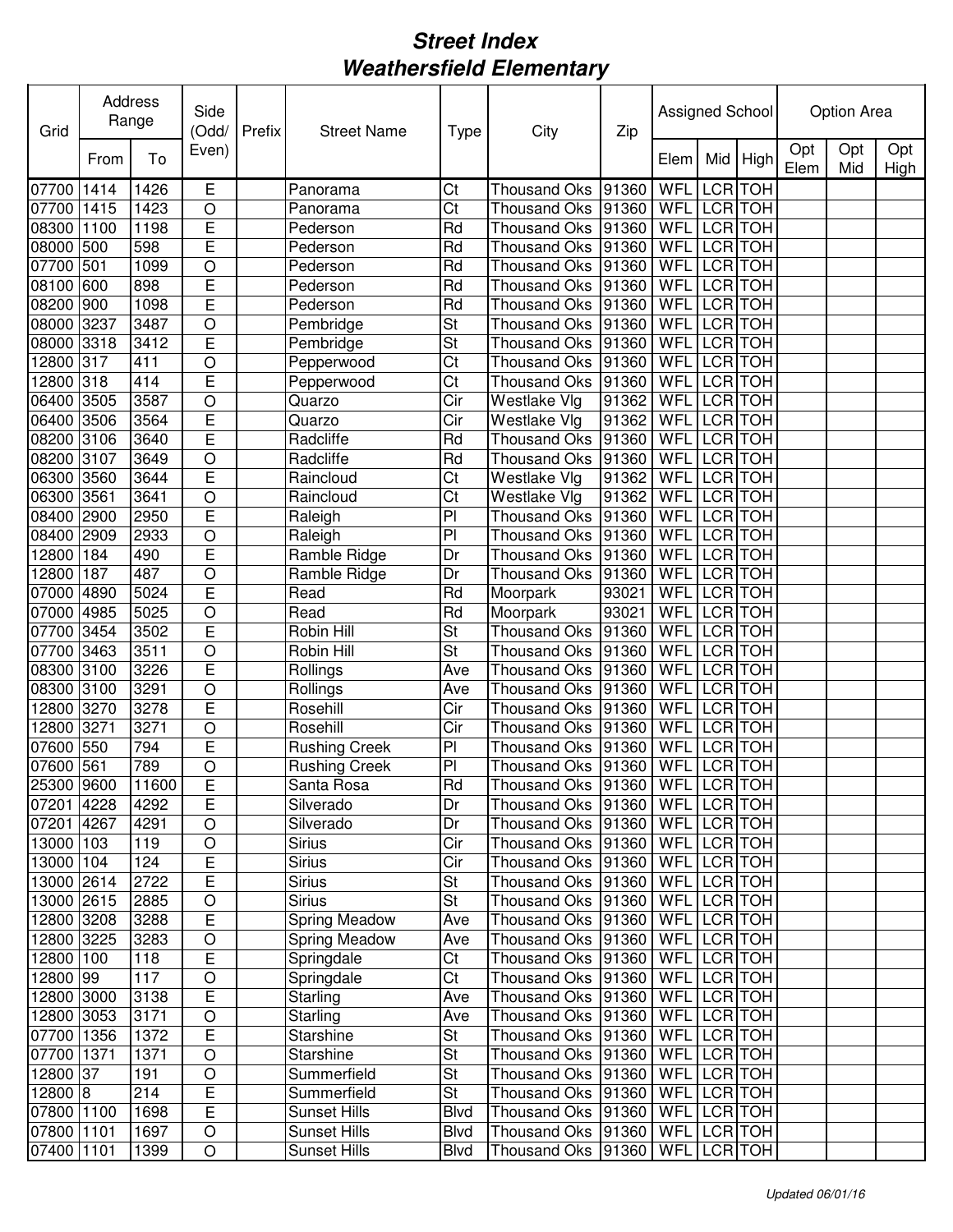| Grid       |      | Address<br>Range | Side<br>(Odd/           | Prefix       | <b>Street Name</b>   | <b>Type</b>              | City                                         | Zip   | Assigned School |                |                |             | Option Area |             |
|------------|------|------------------|-------------------------|--------------|----------------------|--------------------------|----------------------------------------------|-------|-----------------|----------------|----------------|-------------|-------------|-------------|
|            | From | To               | Even)                   |              |                      |                          |                                              |       | Elem            | Mid            | High           | Opt<br>Elem | Opt<br>Mid  | Opt<br>High |
| 07401      | 1401 | 1599             | $\circ$                 |              | Sunset Hills         | <b>Blvd</b>              | <b>Thousand Oks</b>                          | 91360 | WFL             |                | LCR TOH        |             |             |             |
| 07400      | 1601 | 1699             | O                       |              | <b>Sunset Hills</b>  | <b>Blvd</b>              | <b>Thousand Oks</b>                          | 91360 | WFL             | LCR TOH        |                |             |             |             |
| 06300      | 1801 | 1999             | $\circ$                 |              | <b>Sunset Hills</b>  | <b>Blvd</b>              | Westlake Vlg                                 | 91362 | WFL             | <b>LCR</b>     | <b>TOH</b>     |             |             |             |
| 06400      | 2001 | 2299             | O                       |              | <b>Sunset Hills</b>  | <b>Blvd</b>              | Westlake Vlg                                 | 91362 | WFL             | <b>LCR</b>     | <b>TOH</b>     |             |             |             |
| 06300      | 3550 | 3884             | E                       |              | <b>Sunset Knolls</b> | Dr                       | Westlake Vlg                                 | 91362 | WFL             | <b>LCR</b>     | <b>TOH</b>     |             |             |             |
| 06300      | 3569 | 3885             | O                       |              | <b>Sunset Knolls</b> | Dr                       | Westlake Vlg                                 | 91362 | WFL             | LCR            | <b>TOH</b>     |             |             |             |
| 25400 3200 |      | 3598             | E                       |              | <b>Sunset Valley</b> | Rd                       | Moorpark                                     | 93021 | WFL             | LCR TOH        |                |             |             |             |
| 25400 3201 |      | 3599             | O                       |              | <b>Sunset Valley</b> | Rd                       | Moorpark                                     | 93021 | WFL             | LCR TOH        |                |             |             |             |
| 25400 3600 |      | 3698             | E                       |              | <b>Sunset Valley</b> | Rd                       | Moorpark                                     | 93021 | WFL             |                | LCR TOH        |             |             |             |
| 06300      | 1842 | 1922             | E                       |              | Sunshine             | Ct                       | Westlake Vlg                                 | 91362 | WFL             | LCR            | <b>TOH</b>     |             |             |             |
| 06300      | 1843 | 1875             | O                       |              | Sunshine             | Ct                       | Westlake Vlg                                 | 91362 | WFL             | LCR TOH        |                |             |             |             |
| 12800      | 3095 | 3115             | O                       |              | Tanglewood           | Ct                       | <b>Thousand Oks</b>                          | 91360 | WFL             | LCR TOH        |                |             |             |             |
| 2800 3098  |      | 3128             | E                       |              | Tanglewood           | Ct                       | <b>Thousand Oks</b>                          | 91360 | WFL             | LCR TOH        |                |             |             |             |
| 2800 2981  |      | 3001             | O                       |              | Teal                 | Ct                       | <b>Thousand Oks</b>                          | 91360 | WFL             | LCR TOH        |                |             |             |             |
| 12800 2982 |      | 3000             | E                       |              | Teal                 | Ct                       | <b>Thousand Oks</b>                          | 91360 | WFL             | LCR TOH        |                |             |             |             |
| 12800 3101 |      | 3215             | O                       |              | Thistlewood          | $\overline{\mathsf{St}}$ | <b>Thousand Oks</b>                          | 91360 | WFL             | LCR TOH        |                |             |             |             |
| 12800 3148 |      | 3214             | E                       |              | Thistlewood          | $\overline{\mathsf{St}}$ | <b>Thousand Oks</b>                          | 91360 | WFL             | <b>LCR</b> TOH |                |             |             |             |
| 07700      | 3430 | 3454             | Ē                       |              | <b>Trailview</b>     | Ct                       | <b>Thousand Oks</b>                          | 91360 | WFL             | <b>LCR</b>     | <b>TOH</b>     |             |             |             |
| 07700      | 3431 | 3455             | $\overline{O}$          |              | <b>Trailview</b>     | Ct                       | <b>Thousand Oks</b>                          | 91360 | WFL             | <b>LCR TOH</b> |                |             |             |             |
| 08200      | 3304 | 3362             | E                       |              | Tuxford              | $\overline{P}$           | <b>Thousand Oks</b>                          | 91360 | WFL             | <b>LCR</b>     | <b>TOH</b>     |             |             |             |
| 08200      | 3307 | 3363             | O                       |              | Tuxford              | $\overline{P}$           | <b>Thousand Oks</b>                          | 91360 | WFL             |                | <b>LCR</b> TOH |             |             |             |
| 08300      | 1105 | 1261             | O                       |              | Uppingham            | Dr                       | <b>Thousand Oks</b>                          | 91360 | WFL             | <b>LCR</b>     | <b>TOH</b>     |             |             |             |
| 08300      | 1192 | 1260             | Ē                       |              | Uppingham            | Dr                       | <b>Thousand Oks</b>                          | 91360 | WFL             |                | LCR TOH        |             |             |             |
| 08200      | 911  | 1095             | O                       |              | Uppingham            | Dr                       | <b>Thousand Oks</b>                          | 91360 | WFL             | LCR TOH        |                |             |             |             |
| 08200      | 930  | 930              | E                       |              | Uppingham            | Dr                       | <b>Thousand Oks</b>                          | 91360 | WFL             | <b>LCR</b>     | <b>TOH</b>     |             |             |             |
| 12800      | 3257 | 3263             | O                       |              | Valewood             | Cir                      | <b>Thousand Oks</b>                          | 91360 | WFL             | LCR TOH        |                |             |             |             |
| 12800      | 3264 | 3272             | E                       |              | Valewood             | Cir                      | <b>Thousand Oks</b>                          | 91360 | WFL             | <b>LCR</b>     | <b>TOH</b>     |             |             |             |
| 07500      | 136  | 152              | E                       |              | Ventana              | Ct                       | <b>Thousand Oks</b>                          | 91360 | WFL             | <b>LCR</b>     | <b>TOH</b>     |             |             |             |
| 13000      |      | 259              | O                       |              | Venus                | St                       | <b>Thousand Oks</b>                          | 91360 | WFL             | LCR TOH        |                |             |             |             |
| 13000      | 2    | 258              | E                       |              | Venus                | St                       | <b>Thousand Oks</b>                          | 91360 | WFL             | LCR TOH        |                |             |             |             |
| 13000 264  |      | 278              | E                       |              | Venus                | Ct                       | Thousand Oks 91360                           |       | WFL             | <b>LCR</b> TOH |                |             |             |             |
| 13000 280  |      | 434              | E                       |              | Venus                | $\overline{\mathsf{St}}$ | Thousand Oks 91360 WFL LCR TOH               |       |                 |                |                |             |             |             |
| 13000 281  |      | 435              | $\circ$                 |              | Venus                | St                       | Thousand Oks  91360   WFL   LCR   TOH        |       |                 |                |                |             |             |             |
| 18500 3913 |      | 4091             | $\bigcirc$              | N            | Verde Vista          | Dr                       | Thousand Oks  91360   WFL   LCR TOH          |       |                 |                |                |             |             |             |
| 18500 3924 |      | 4090             | E                       | $\mathsf{N}$ | Verde Vista          | Dr                       | Thousand Oks  91360   WFL   LCR TOH          |       |                 |                |                |             |             |             |
| 07500 8    |      | 296              | E                       | Е            | Verde Vista          | Dr                       | Thousand Oks  91360   WFL   LCR   TOH        |       |                 |                |                |             |             |             |
| 07500 9    |      | 277              | $\circ$                 | E            | Verde Vista          | Dr                       | Thousand Oks  91360   WFL   LCR TOH          |       |                 |                |                |             |             |             |
| 07401 1587 |      | 1615             | $\circ$                 |              | Via Bajada           |                          | Thousand Oks 91360                           |       | WFL LCR TOH     |                |                |             |             |             |
| 07401 1588 |      | 1612             | $\overline{\mathsf{E}}$ |              | Via Bajada           |                          | Thousand Oks  91360   WFL   LCR   TOH        |       |                 |                |                |             |             |             |
| 07401 1570 |      | 1588             | $\overline{E}$          |              | Via Parque           |                          | Thousand Oks  91360   WFL   LCR   TOH        |       |                 |                |                |             |             |             |
| 07401 1573 |      | 1591             | O                       |              | Via Parque           |                          | Thousand Oks  91360   WFL   LCR   TOH        |       |                 |                |                |             |             |             |
| 07401 3859 |      | 3973             | $\bigcirc$              |              | Via Verde            |                          | Thousand Oks 91360                           |       | WFL LCR TOH     |                |                |             |             |             |
| 07401 3880 |      | 3946             |                         |              | Via Verde            |                          |                                              |       | WFL LCR TOH     |                |                |             |             |             |
| 12800 170  |      | 200              | E<br>E                  |              | Wedgewood            | Cir                      | Thousand Oks   91360  <br>Thousand Oks 91360 |       | WFL LCR TOH     |                |                |             |             |             |
| 08000 3420 |      |                  | E                       |              | Whitman              | Ct                       | Thousand Oks 91360                           |       | WFL LCR TOH     |                |                |             |             |             |
|            |      | 3556             |                         |              |                      |                          |                                              |       |                 |                |                |             |             |             |
| 08000 3449 |      | 3543             | $\circ$                 |              | Whitman              | Ct                       | Thousand Oks 91360                           |       | WFL LCR TOH     |                |                |             |             |             |
| 12800 3022 |      | 3086             | E                       |              | Windrift             | Ct                       | Thousand Oks 91360                           |       | WFL LCR TOH     |                |                |             |             |             |
| 12800 3053 |      | 3085             | $\bigcirc$              |              | Windrift             | Ct                       | Thousand Oks   91360                         |       | WFL LCR TOH     |                |                |             |             |             |
| 12800 96   |      | 290              | E                       |              | Windsong             | St                       | Thousand Oks   91360                         |       | WFL LCR TOH     |                |                |             |             |             |
| 12800 99   |      | 295              | $\bigcirc$              |              | Windsong             | St                       | Thousand Oks 91360                           |       | WFL LCR TOH     |                |                |             |             |             |
| 12800 3179 |      | 3275             | $\bigcirc$              |              | Winterbrook          | Ct                       | Thousand Oks   91360                         |       | WFL LCR TOH     |                |                |             |             |             |